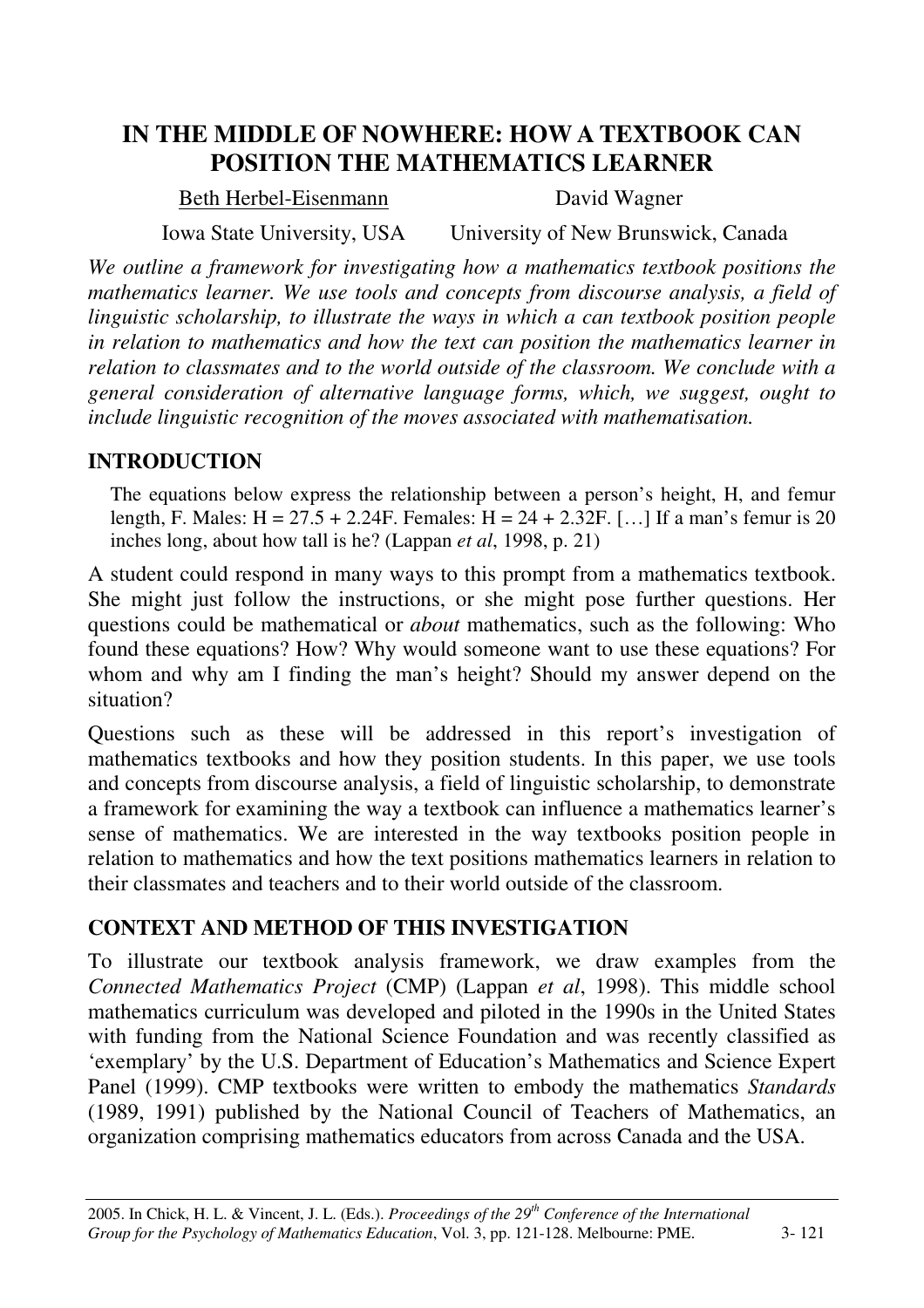### *Herbel-Eisenmann & Wagner*

Following the suggestions in the *Standards* documents, this CMP curriculum uses problem solving contexts to introduce students to big ideas in mathematics and the curriculum encourages exploration and discussion. Because it makes extensive use of problem solving contexts, this text material is significantly more verbose than more conventional mathematics textbooks.

There are many aspects of this text material that we appreciate. The materials are engaging, mathematically rich and based on constructivist principles within which learners are encouraged to develop and discover big mathematical ideas. The text series' wordiness makes linguistic analysis much easier in many ways – because there are many sentences to analyse – but also much more complex. As researchers who are interested in discourse, ideology, and power, of which, student positioning is a part, we assert the importance of analysing the way students are positioned by this textbook series and other textbooks.

We chose to use CMP to demonstrate our framework because we both, independent from each other, have been involved in detailed critical linguistic analyses of its curriculum materials. (See, for example, Herbel-Eisenmann, 2004.) Indeed, the series' author team has demonstrated its interest in healthy classroom discourse by asking for this linguistic analysis. In our analyses, we examined the materials as a whole made up of parts. We examined the text word-by-word, sentence-by-sentence, and section-by-section to identify and classify particular linguistic forms. We also considered linguistic forms as parts of a whole (i.e., each word is part of a sentence as well as part of a section within a unit) and interpreted the function of language forms in the context of their location within the text. We particularly attended to words and phrases that constructed roles for the reader, relationships with the author and mathematics from a particular epistemological stance.

Due to space limitations, for this report, we draw on our analyses of one unit in the curriculum: *Thinking with Mathematical Models (TMM)* – a 64-page soft-bound booklet. This particular unit focuses on mathematical modelling through the use of experiences that require data collection (e.g., measuring the breaking weight of a set of paper bridges based on the number of pennies each could hold) as well as predefined modelling situations (e.g., different equations that model the economic impact of raising the price of cookies in a bakery). We draw on our textual analyses to show how the unit positions the mathematics learner.

### **PERSONAL POSITIONING IN RELATION TO MATHEMATICS**

To develop an understanding of how the people are positioned with respect to mathematics, we focus on two language forms: personal pronouns and modality. With these forms we see who the text recognises as the people associated with mathematics and how they stand in relation to the mathematics.

First person pronouns (*I* and *we*) indicate an author's personal involvement with the mathematics. Textbook authors can use the pronoun *I* to model an actual person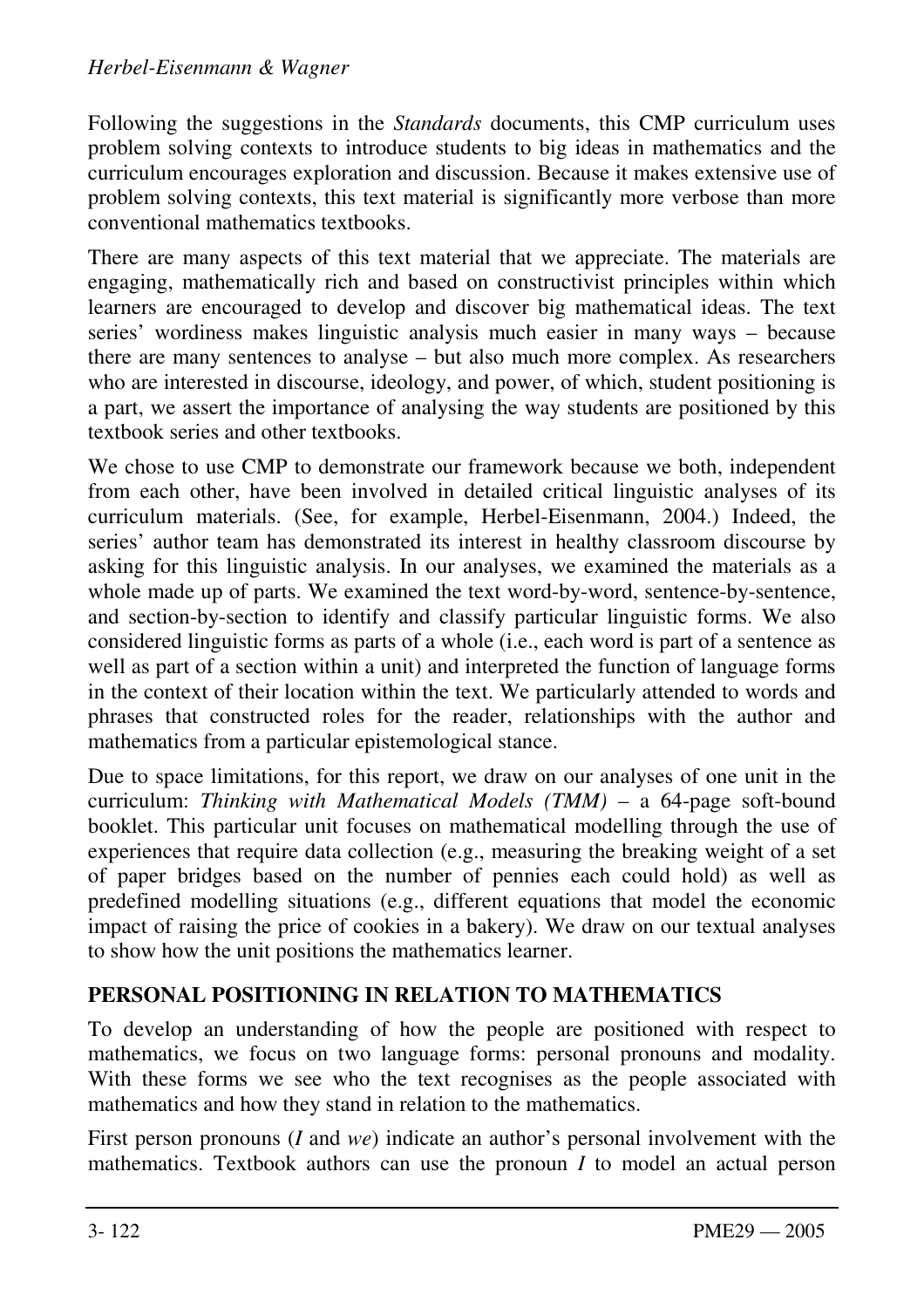doing mathematics, and can draw readers into the picture by using the pronoun *we* (though there is some vagueness with regard to whom *we* refers). The use of the second person pronoun *you* also connects the reader to the mathematics because it speaks to the reader directly, though it can be used in a general sense, not referring to any person in particular (see Rowland, 2000)

In *TMM*, first person pronouns were entirely absent. Morgan (1996) notes that such an absence obscures the presence of human beings in a text and affects "not only […] the picture of the nature of mathematical activity but also distances the author from the reader, setting up a formal relationship between them" (p. 6).

The second person pronoun *you* appears 263 times in *TMM*. Two of these forms, in particular, are relevant here: 1) *you* **+ a verb** (165 times); and 2) **an inanimate object + an animate verb +** *you* (as **direct object**) (37 times). The most pervasive form, *you* **+ a verb**, includes such phrases as 'you find', 'you know' and 'you think'. In these statements, the authors tell the readers about themselves, defining and controlling what linguists Edwards and Mercer (1987) call the 'common knowledge'. The textbook authors use such control to point out the mathematics they hope (or assume) the students are constructing.

Linguists use the term *nominalisation* to describe language structure that obscures human agency. In *TMM*, the other common *you-*construction (**an inanimate object + an animate verb +** *you* **(as direct object)**) provides a striking example of nominalisation in the text. In this text, inanimate objects perform activities that are typically associated with people, masking human agency – for example, 'The graph shows you…' and 'The equation tells you...'. In reality graphs cannot show you anything; it is the person who is reading the graph who determines what the graph 'shows'. This type of nominalisation depicts an absolutist image of mathematics, portraying mathematical activity as something that can occur on its own, without humans. Scattered throughout these instances of nominalisation, however, the text refers to human actors in the mathematical problems. These actors are named by occupation, by group (e.g. 'riders on a bike tour'), or by fictional name (e.g. 'Chantal'). The combination of nominalisation alongside these human actors may send mixed messages to the reader about the role of human beings in mathematics.

The modality of a text also points to the text's construction of the role of humans in relation to mathematics. The modality of the text includes "indications of the degree of likelihood, probability, weight or authority the speaker attaches to an utterance" (Hodge and Kress, 1993, p. 9). Modality can be found in the "use of modal auxiliary verbs (*must, will, could*, etc.), adverbs (*certainly, possibly*) or adjectives (e.g., *I am sure that*…)" (Morgan, 1996, p. 6). With such forms, the text suggests that mathematics is something that people can be sure about (for example, with the adverb *certainly*) or that people can imagine possibilities within mathematics (for example, with the adverb *possibly*).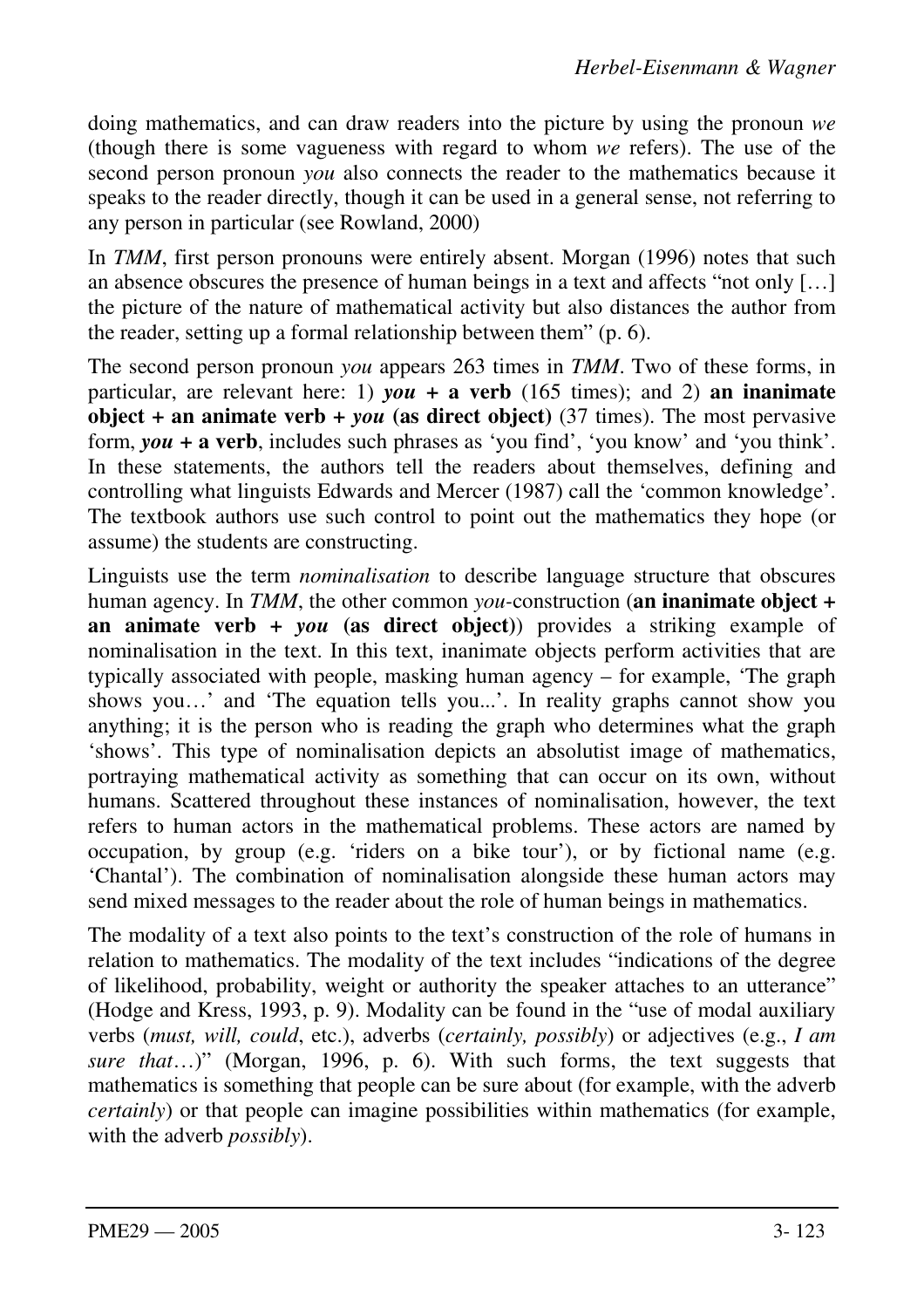Linguists use the term *hedges* to describe words that point at uncertainty. For instance, because of the hedge *might* in 'That function *might* be linear', there is less certainty than in the unhedged 'That function is linear'. The most common hedge in the *TMM* text is *about* (12 instances), followed by *might* (7 instances) and *may* (5 instances). This kind of hedging could raise question about the certainty of what is being expressed and could also, as Rowland (1997) asserts, open up for readers an awareness of the value of conjecture.

Modality also appears in verb choice. The modal verbs in this text include *would* (55 times), *can* and *will* (40 times each), *could* (13 times), and *should* (11 times). The frequency of these different modal verbs indicate an amplified voice of certainty because the verbs that express stronger conviction (*would*, *can*, and *will*) are much more common than those that communicate weaker conviction (*could* and *should*). The strong modal verbs, coupled with the lack of hedging, suggest that mathematical knowledge can be and ought to be expressed with certainty.

## **HOW TEXT CONSTRUCTS AND POSITIONS A MODEL READER**

In the second half of this report, we draw attention to how the *TMM* booklet speaks to and constructs what Eco (1994) calls the *model reader*. Any text gives linguistic and other clues about the audience-in-mind, which can be described both as the intended reader or the reader the text is trying to create. While textbooks are written for both teachers and students to read, we concentrate only on the positioning of the student– reader, whom we call the text's *model student*. To do this, we focus on the language 'choices' made by the authors (though we recognise that most choices are subconscious). Morgan (1996, 1998), in her extensive study of mostly studentauthored mathematical writing, also focuses on author choices in her analyses:

Whenever an utterance is made, the speaker or writer makes choices (not necessarily consciously) between alternative structures and contents. Each choice affects the ways the functions are fulfilled and the meanings that listeners or readers may construct from the utterance. […] The writer has a set of resources which constrain the possibilities available, arising from her current positioning within the discourse in which the text is produced. (Morgan, 1996, p. 3)

Language indirectly indexes particular dispositions, understandings, values, and beliefs (Ochs, 1990). By examining the language choices authors make, we can see how they construct the model reader and position mathematics students. From this, we can infer the student's experience of mathematics.

### **Student positioning in relation to particular people**

Though the *TMM* booklet presents mathematics as impersonal and pre-existent (or, at best, coming from an obscured body of impersonal mathematicians), most students actually learn mathematics within a social environment. Given their experience of this community, we ask how the text positions students in relation to the people around them – their teachers and their peers. Various aspects of the text, including the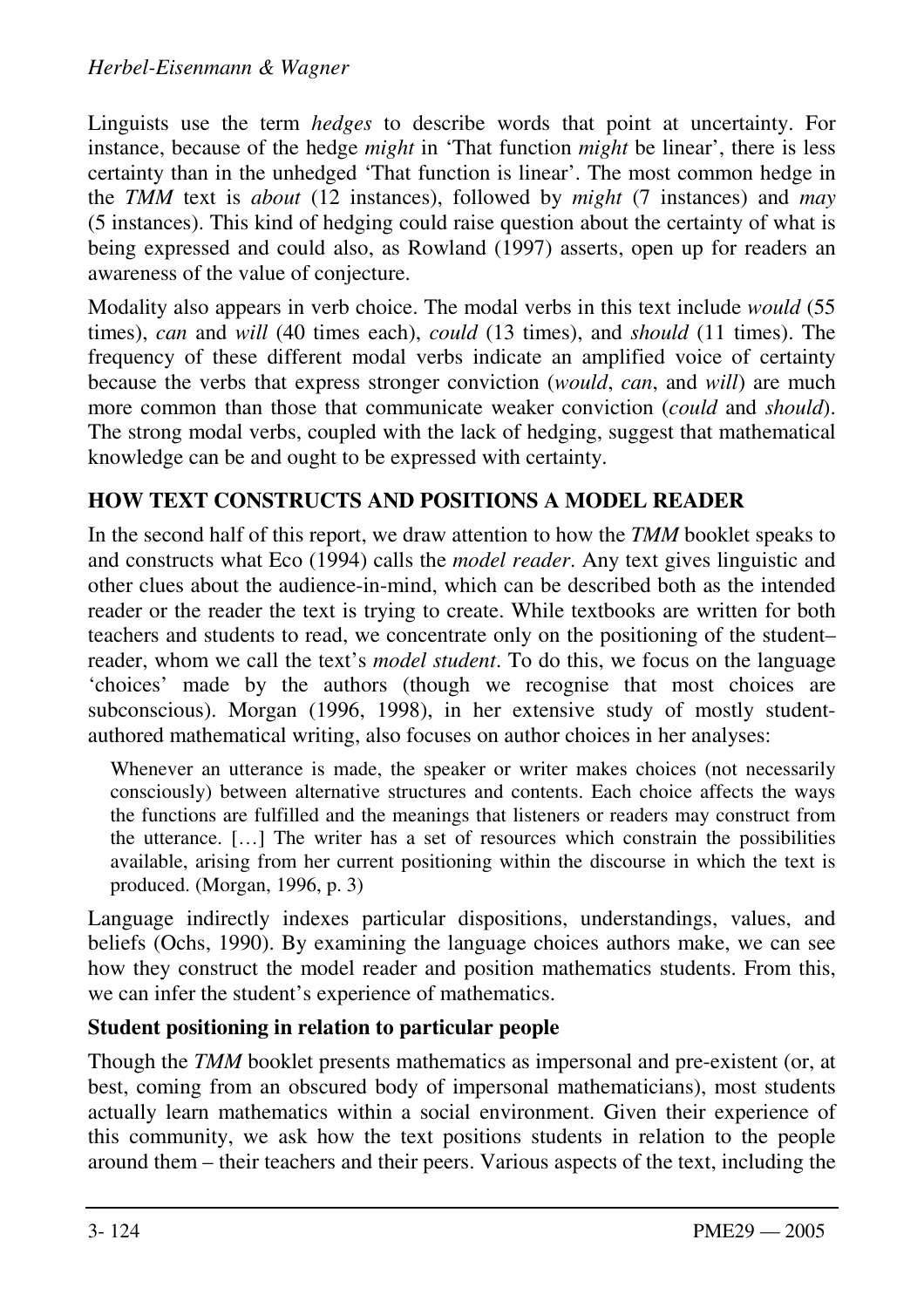graphical work and the ways the authors directly address the reader, position the model student in relation to the people around her.

Pictures alongside verbal text strongly impact the reader's experience of the text. In the analysed text, for example, there are 24 graphical images (in addition to graphical representations of particular mathematical expressions). Of these, 17 are 'generic' drawings and seven are 'particular' photographs. To illustrate, a *drawing* of a boy could represent any boy, whereas a *photograph* of a boy is a representation of only the one boy in the photograph. The textbook's preference for the more generic drawings mirrors its linguistic obfuscation of particular people, as we detailed above.

This obfuscation is heightened by the absence of people in the graphic images. Only one quarter of the images have people in them. In these, we find people playing on teeter-totters and operating cranes (among other things), but only one image of a person doing mathematics. Significantly, this image is a drawing (which makes the person generic) and the image only shows a person's hand conducting a mathematical investigation. This disembodied, generic hand parallels the lost face of the mathematician in agency-masking sentences such as the ones discussed above.

Mathematics addresses the student literally too, with sentences structured in the imperative mood. Morgan (1996) asserts such imperatives tacitly mark the reader as a capable member of the mathematics community. However, we suggest that such positioning is not clear from the mere presence of imperatives. Rotman (1988) distinguishes between what he calls *inclusive* imperatives (e.g. *describe*, *explain*, *prove*), which ask the reader to be a *thinker*, and what he calls *exclusive* imperatives (e.g. *write*, *calculate*, *copy*), which ask the reader to be a *scribbler*. Mathematicians think and scribble.

We find significance in Rotman's terms: *inclusive* and *exclusive*. The thinker imperatives construct a reader whose actions are *included* in a community of people doing mathematics, whereas the scribbler imperatives construct one whose actions can be *excluded* from such a community. The student who 'scribbles' can work independent from other people (including her teacher and peers). A drawing in this textbook seems to capture the text's view of the model student's relation to other people while doing mathematics. A generic boy sits alone in an empty theatre, with his hand up, as if to hold other people away (p. 15).

Though the textbook we are examining has many more exclusive imperatives than inclusive (221 exclusive and 94 inclusive), we caution against premature characterization of the text's preference for scribbling. When we follow the flow of imperatives in a text, we can form a better picture of the model student constructed by it. For example, in this textbook's initial 'investigation', we find the following stream of imperatives (pp. 5, 6): *make* a bridge, *fold* the paper, *suspend* the bridge, *place* the cup, *put* pennies in, *record* the number, *put* strips together, *find* the weight, *repeat*, *do* the experiment, *make* a table, *graph* your data, *describe* the pattern, *suppose* you use. Of these 14 imperatives, the first 12 are exclusive and the last two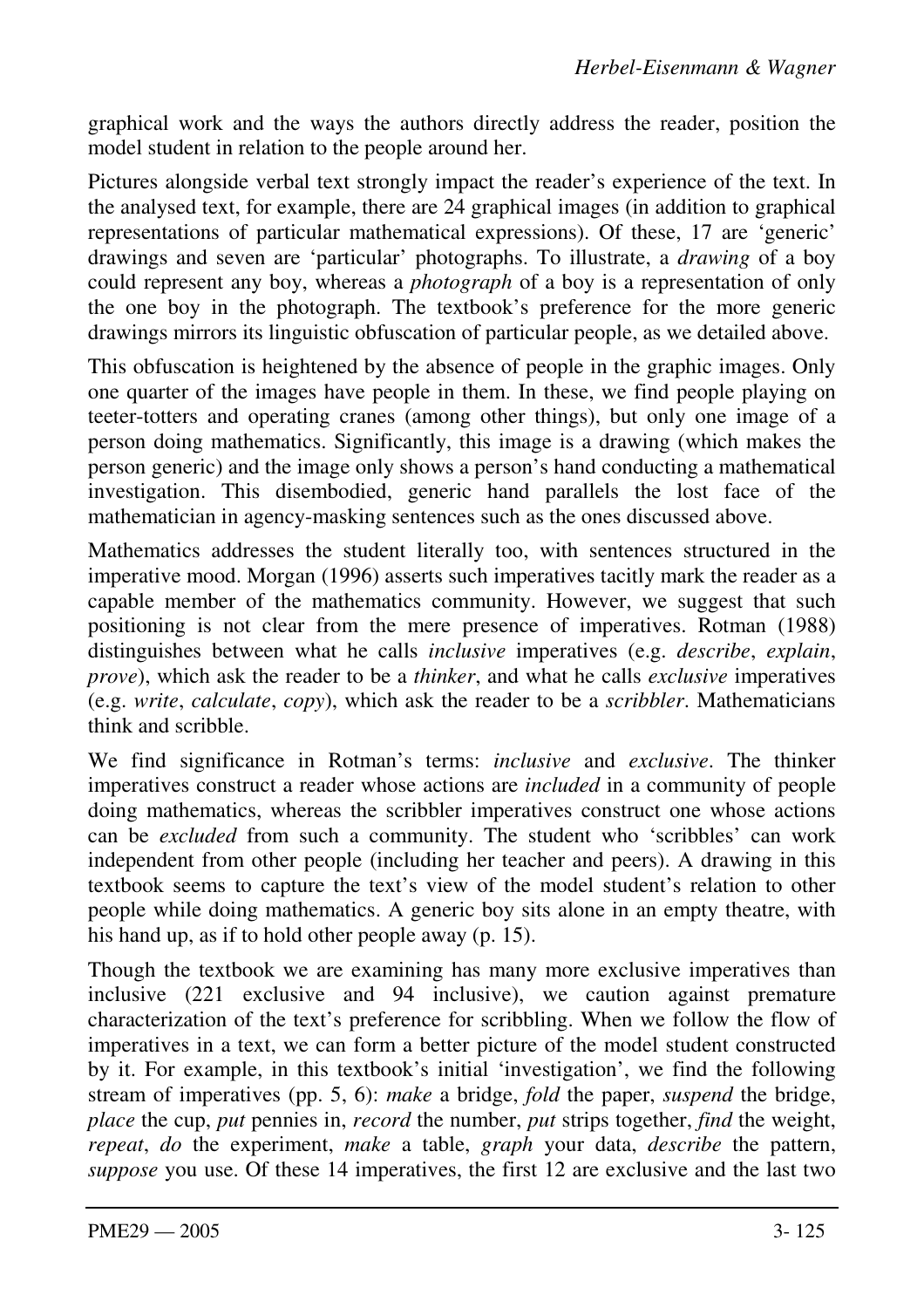### *Herbel-Eisenmann & Wagner*

inclusive. Does this mean that scribbling is privileged over thinking because of the ratio 12:2? Not necessarily. It is appropriate to scribble before thinking. Furthermore, if a text makes too many thinker demands, it could be tacitly encouraging students to jump from one thought to another without dwelling on any of the thinker demands.

But this raises a further question about the model student's relation to the people around her. The text makes no mention of the other people involved in the thinking imperatives. Looking again at the closing imperatives in the above sequence, we note that a student could ask, 'Describe? Describe to whom?' The same goes for *TMM*'s most prevalent thinker imperative: 42 of the 94 inclusive imperatives are *explain*. If the students are expected to explain their reasoning, they might reasonably expect some direction from the text with regard to their audience. Morgan (1998), in her analysis of students' mathematical writing, notes the significance of the students' sense of who their audience is.

There is an exception to this absence of reference to the people around the model student. At the end of each section, the text includes a page called 'Mathematical Reflections'. In all of these sections, the same sentence follows the prompts for reflection: "Think about your answers to these questions, discuss your ideas with other students and your teacher, and then write a summary of your findings in your journal" (e.g. p. 25). Here the text does recognise the presence of other people around the student. From this, the model student might see herself doing mathematics independent from other people, but thinking *about* her mathematics in community. Only metacognition is interpersonal, it seems.

### **Student positioning in relation to the world**

While we suggest that explicit linguistic reference to the student's audience would be appropriate in this mathematics textbook, we recognise that such reference may raise further questions. As soon as a student is led to explain something to other people, she is likely to require a reason and context for the explanation. She would want to tailor her explanation to the situation and the people's needs within the situation.

Most of the questions and imperatives in the analysed textbook are referred to as 'real life', 'applications' (applications of mathematics to real life, we presume) and 'connections' (connections between mathematics and real life, we presume). Though the textbook consistently places its mathematics in 'real' contexts (with few exceptions), linguistic and other clues still point to an insignificant relationship between the student and her world. When we compare the instances of low modality (expressing low levels of certainty) with those of high modality, we begin to see what experiences the text foregrounds. First, we look at references to the student's past experiences. The text refers with uncertainty to the student's experiences outside the classroom using hedging words like *probably* or *might* – for example, when referring students to their experiences with a teeter-totter the text tells the student "You *might* have found the balance point by trial and error" (p. 28, emphasis ours). However, the text expresses certainty about the student's abstract mathematical experiences, as in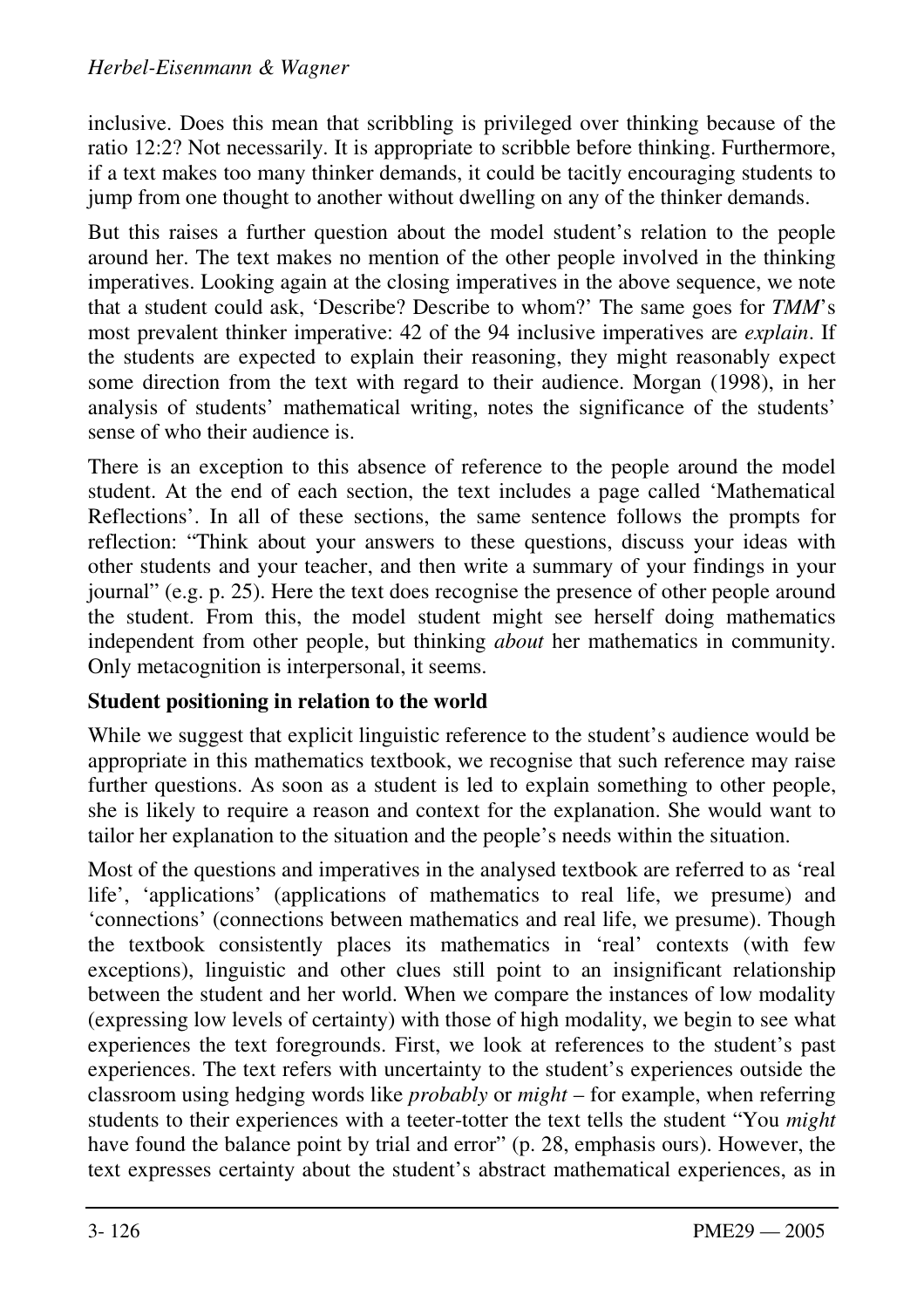"In your earlier work, you saw that linear relationships can be described by equations of the form  $y = mx + b$ " (p. 9). This certainty may seem odd, considering that there are no indicators about sequencing in the textbook series, but there are pragmatic reasons for such assertions. Because the authors know what the curriculum offers, they can work under the assumption that the student has learned particular mathematical ideas. Yet, the authors cannot really know who their readers are. *TMM*'s authors hedge statements about students' experiences to acknowledge this. We are left wondering what message the model reader could take away from this. Would the reader think that her *everyday* experiences matter less than her *mathematical* experiences?

This possible suggestion, that everyday experience is less important, is substantiated by the word problem settings in this textbook. Though most problems are situated in everyday contexts, the sequencing of problems jumps from one setting to another. For example, in the first set of 'applications, connections and extensions' (pp. 15f), the student is told to exercise her mathematics on bridge design, bus trip planning, economic forecasting, fuel monitoring, and the list goes on. Similar to our concern for well-placed, inclusive imperatives to promote students' careful thoughtfulness, we suggest that longer series of problems relating to any particular context would guide students to see real life in its complexity, as opposed to operating on the basis of shallow glimpses of small-scoped data sets. Unlike the problem sets, this textbook's 'investigations' do dwell longer on given problem contexts.

## **REVISIONING MATHEMATICS TEXT**

In summary, the analysed textbooks seem to construct a model reader that is independent of personal voices in mathematics. There are no mathematicians but there are people who use mathematics: pure mathematics is impersonal and applied mathematics is more personal. There is an impersonal body of mathematics and there are some children doing some of this mathematics. The model reader is expected to do mathematics independent of the people surrounding her and independent of her classmates and teacher, but to reflect on it within the classroom community. The reader's mathematics is also independent from her environment.

This sense of detachment should come as no surprise because mathematics is characterised by abstraction: Balacheff (1988) has noted the necessity of decontextualisation, depersonalisation and detemporalisation in logical reasoning. We draw attention to his prefix *de* (as opposed to the alternative prefix *a*). Balacheff does not call for apersonal, atemporal, acontextual language. Rather, mathematics requires the *move* from personal to impersonal, and perhaps back. It is the *move* from being situated in a physical and temporal context to finding truth independent of context. Just as mathematics is about the moves from the particular to general and back again, we see mathematisation as the moves between the personal and impersonal, between context and abstraction.